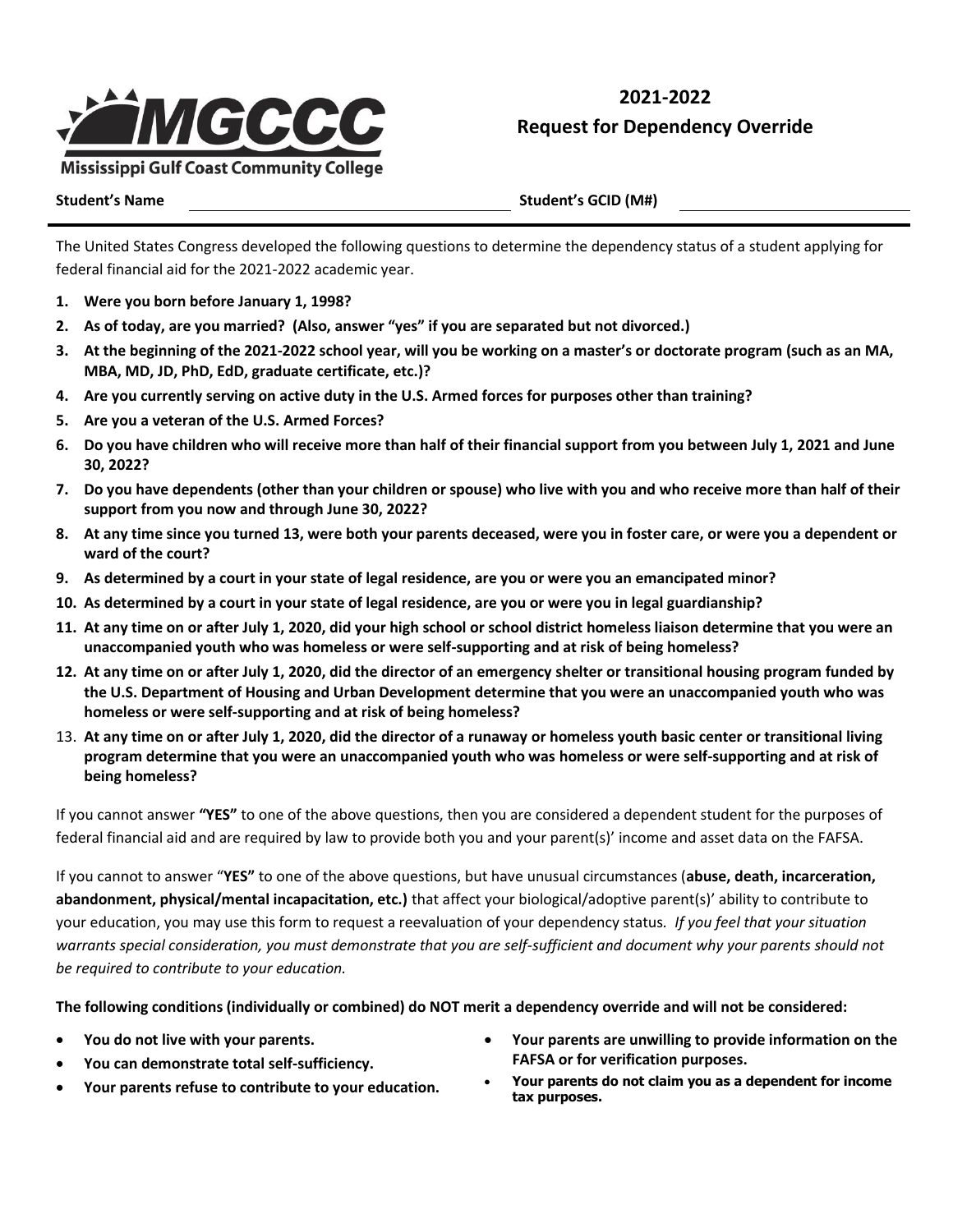## **Instructions:**

Please carefully read and complete each step. If a step is incomplete or blank, then your request for a dependency override will not be considered.

- 1. Attach a signed statement explaining in detail the unusual or severe circumstances that warrant your consideration as an independent student.
- **2.** Attach at least two signed statements from **adult professionals** verifying your family circumstances. Adult professionals can include clergy members, attorneys, school guidance counselors, medical doctors, mental health professionals, teachers or professors, law enforcement officers, professional staff of the Department of Human Services, and officers of the court. **Letters from family members will not be accepted.** Letters must be signed on **original agency letterhead**. References that do not represent an agency opinion must be notarized.
- 3. Answer the following questions accurately and completely:
	- Did you or will you file a 2018 Federal Tax Return? If yes, please upload a copy of the tax return transcript from the IRS.
		- Yes
		- $\Box$  No
	- Did you or will you file a 2019 Federal Tax Return? If yes, please upload a copy of the tax return transcript from the IRS.
		- Yes
		- $\Box$  No
	- Did anyone claim you as a dependent on his or her **2018** Federal Tax Returns?
		- $\Box$  Yes If so, please list the person's name and relationship to you:
		- No
	- Did anyone claim you as a dependent on his or her **2019** Federal Tax Returns?
		- $\Box$  Yes If so, please list the person's name and relationship to you:
		- $\Box$  No
	- What are your present living arrangements? With whom do you live? How much rent do you pay per month? How long has this arrangement been in place?

Mississippi Gulf Coast Community College is an Equal Opportunity Employer and welcomes students and employees without regard to race, religion, color, national origin, sex, age or qualified disability in its programs and activities. For further information, contact the Compliance Officer, P.O. Box 609, Perkinston, Mississippi 39573, telephone number 601-528-8735, email address [compliance@mgccc.edu.](mailto:compliance@mgccc.edu)